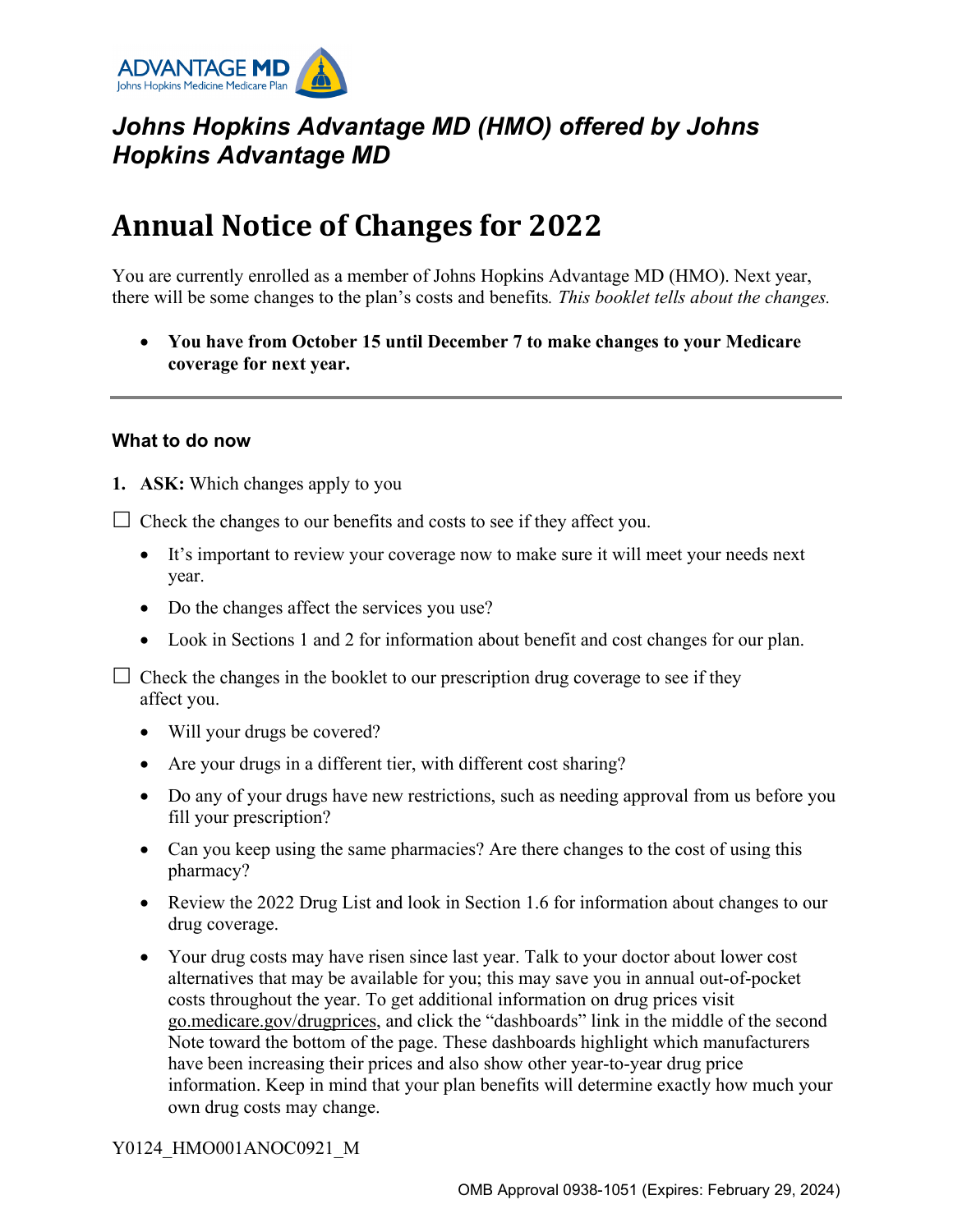$\Box$  Check to see if your doctors and other providers will be in our network next year.

- Are your doctors, including specialists you see regularly, in our network?
- What about the hospitals or other providers you use?
- Look in Section 1.3 for information about our *Provider Directory*.
- $\Box$  Think about your overall health care costs.
	- How much will you spend out-of-pocket for the services and prescription drugs you use regularly?
	- How much will you spend on your premium and deductibles?
	- How do your total plan costs compare to other Medicare coverage options?
- $\Box$  Think about whether you are happy with our plan.
- **2. COMPARE:** Learn about other plan choices

 $\Box$  Check coverage and costs of plans in your area.

- Use the personalized search feature on the Medicare Plan Finder at [www.medicare.gov/plan-compare](http://www.medicare.gov/plan-compare) website.
- Review the list in the back of your *Medicare & You 2022* handbook.
- Look in Section 2.2 to learn more about your choices.

 $\Box$  Once you narrow your choice to a preferred plan, confirm your costs and coverage on the plan's website.

- **3. CHOOSE:** Decide whether you want to change your plan
	- If you don't join another plan by December 7, 2021, you will be enrolled in Johns Hopkins Advantage MD (HMO).
	- To change to a **different plan** that may better meet your needs, you can switch plans between October 15 and December 7.
- **4. ENROLL:** To change plans, join a plan between **October 15** and **December 7, 2021**
	- If you don't join another plan by **December 7, 2021**, you will be enrolled in Johns Hopkins Advantage MD (HMO).
	- If you join another plan by **December 7, 2021**, your new coverage will start on **January 1, 2022.** You will be automatically disenrolled from your current plan.

### **Additional Resources**

• Please contact our Customer Service number at 1-877-293-4998 for additional information. (TTY users should call 711.) Hours are October 1 through March 31: Monday through Sunday: 8:00 a.m. to 8:00 p.m. April 1 through September 30: Monday through Friday: 8:00 a.m. to 8:00 p.m.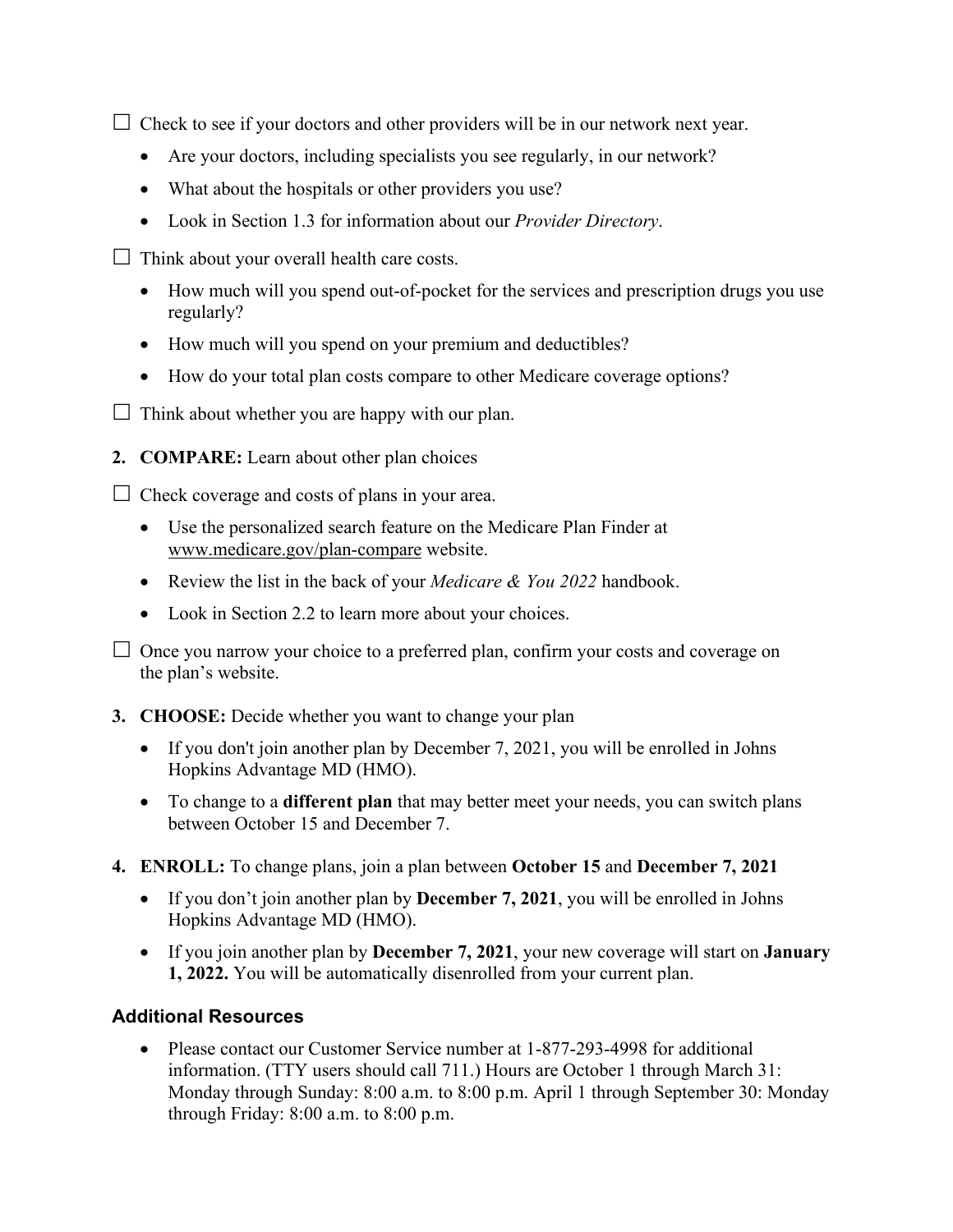- This material is also available in alternate formats (e.g., braille, large print, audio). Contact Customer Service to request this material in an alternate format.
- **Coverage under this Plan qualifies as Qualifying Health Coverage (QHC)** and satisfies the Patient Protection and Affordable Care Act's (ACA) individual shared responsibility requirement. Please visit the Internal Revenue Service (IRS) website at [www.irs.gov/Affordable-Care-Act/Individuals-and-Families](http://www.irs.gov/Affordable-Care-Act/Individuals-and-Families) for more information.

### **About Johns Hopkins Advantage MD (HMO)**

- Johns Hopkins Advantage MD is a Medicare Advantage plan with a Medicare contract offering HMO and PPO products. Enrollment in Johns Hopkins Advantage MD depends on contract renewal.
- When this booklet says "we," "us," or "our," it means Johns Hopkins Advantage MD. When it says "plan" or "our plan," it means Johns Hopkins Advantage MD (HMO).

Y0124\_HMO001ANOC0921\_M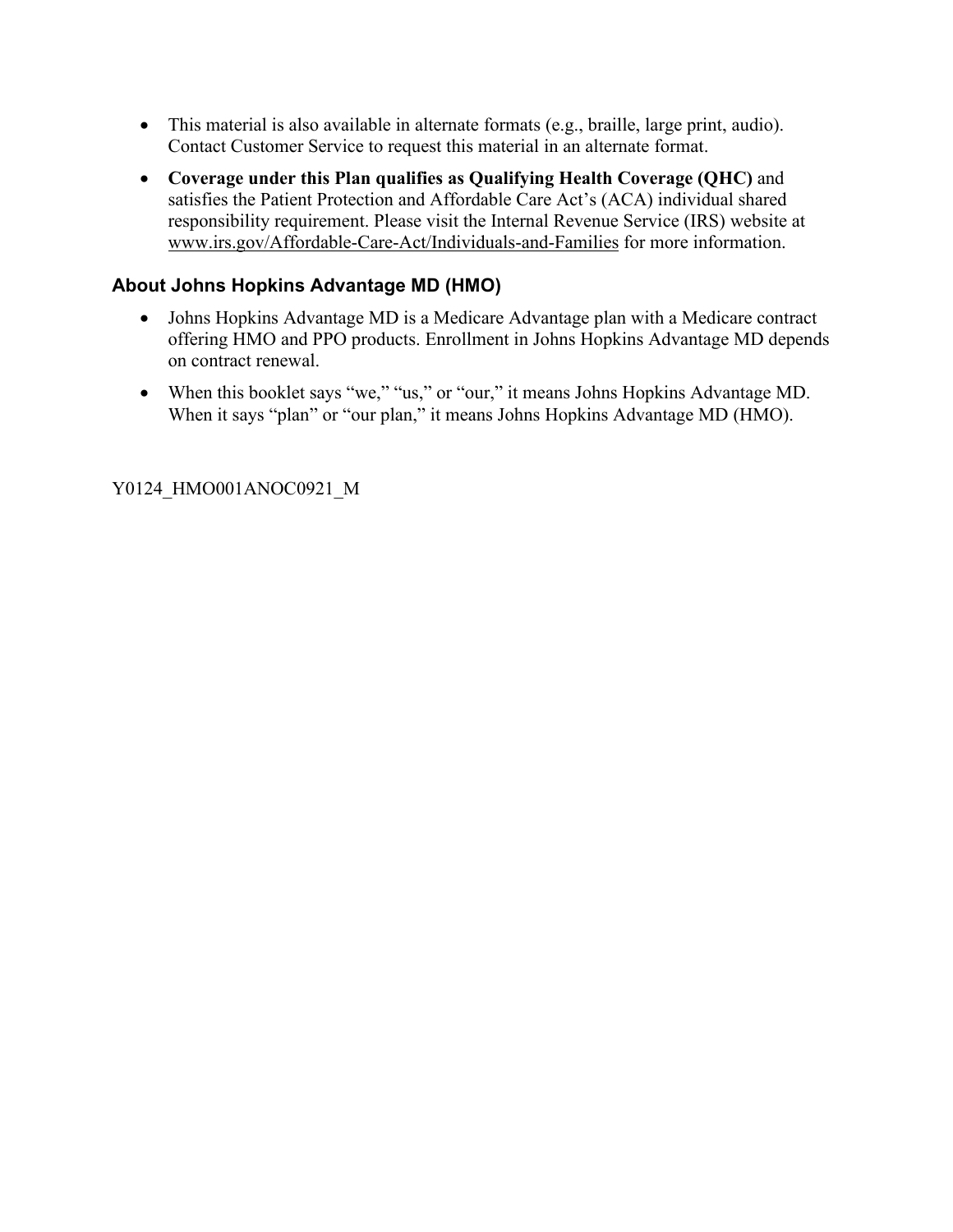### **Summary of Important Costs for 2022**

The table below compares the 2021 costs and 2022 costs for Johns Hopkins Advantage MD (HMO) in several important areas. **Please note this is only a summary of changes**. A copy of the *Evidence of Coverage* is located on our website at [www.hopkinsmedicare.com](http://www.hopkinsmedicare.com). You may also call Customer Service to ask us to mail you an *Evidence of Coverage*.

| Cost                                                                                                                                                                                                                                                                                                                                                          | 2021 (this year)                                                                                                                                                                                      | 2022 (next year)                                                                                                                                                                              |
|---------------------------------------------------------------------------------------------------------------------------------------------------------------------------------------------------------------------------------------------------------------------------------------------------------------------------------------------------------------|-------------------------------------------------------------------------------------------------------------------------------------------------------------------------------------------------------|-----------------------------------------------------------------------------------------------------------------------------------------------------------------------------------------------|
| Monthly plan premium*<br>* Your premium may be higher or<br>lower than this amount. See<br>Section 1.1 for details.                                                                                                                                                                                                                                           | \$40                                                                                                                                                                                                  | \$30                                                                                                                                                                                          |
| Maximum out-of-pocket amount<br>This is the most you will pay<br>out-of-pocket for your covered Part<br>A and Part B services.<br>(See Section 1.2 for details.)                                                                                                                                                                                              | \$7,550                                                                                                                                                                                               | \$7,550                                                                                                                                                                                       |
| <b>Doctor office visits</b>                                                                                                                                                                                                                                                                                                                                   | Primary care visits:<br>\$5 copay per visit<br>Specialist visits:<br>\$50 copay per visit                                                                                                             | Primary care visits:<br>You pay nothing per visit<br>Specialist visits:<br>\$45 copay per visit                                                                                               |
| <b>Inpatient hospital stays</b><br>Includes inpatient acute, inpatient<br>rehabilitation, long-term care<br>hospitals and other types of<br>inpatient hospital services.<br>Inpatient hospital care starts the<br>day you are formally admitted to<br>the hospital with a doctor's order.<br>The day before you are discharged<br>is your last inpatient day. | You pay a \$310 copay<br>each day for days 1-5 of a<br>Medicare-covered<br>inpatient hospital stay.<br>You pay nothing each<br>day for days 6-90 of a<br>Medicare-covered<br>inpatient hospital stay. | You pay a \$325 copay<br>each day for days 1-5 of a<br>Medicare-covered<br>inpatient hospital stay.<br>You pay nothing for days<br>6-90 of a Medicare-<br>covered inpatient hospital<br>stay. |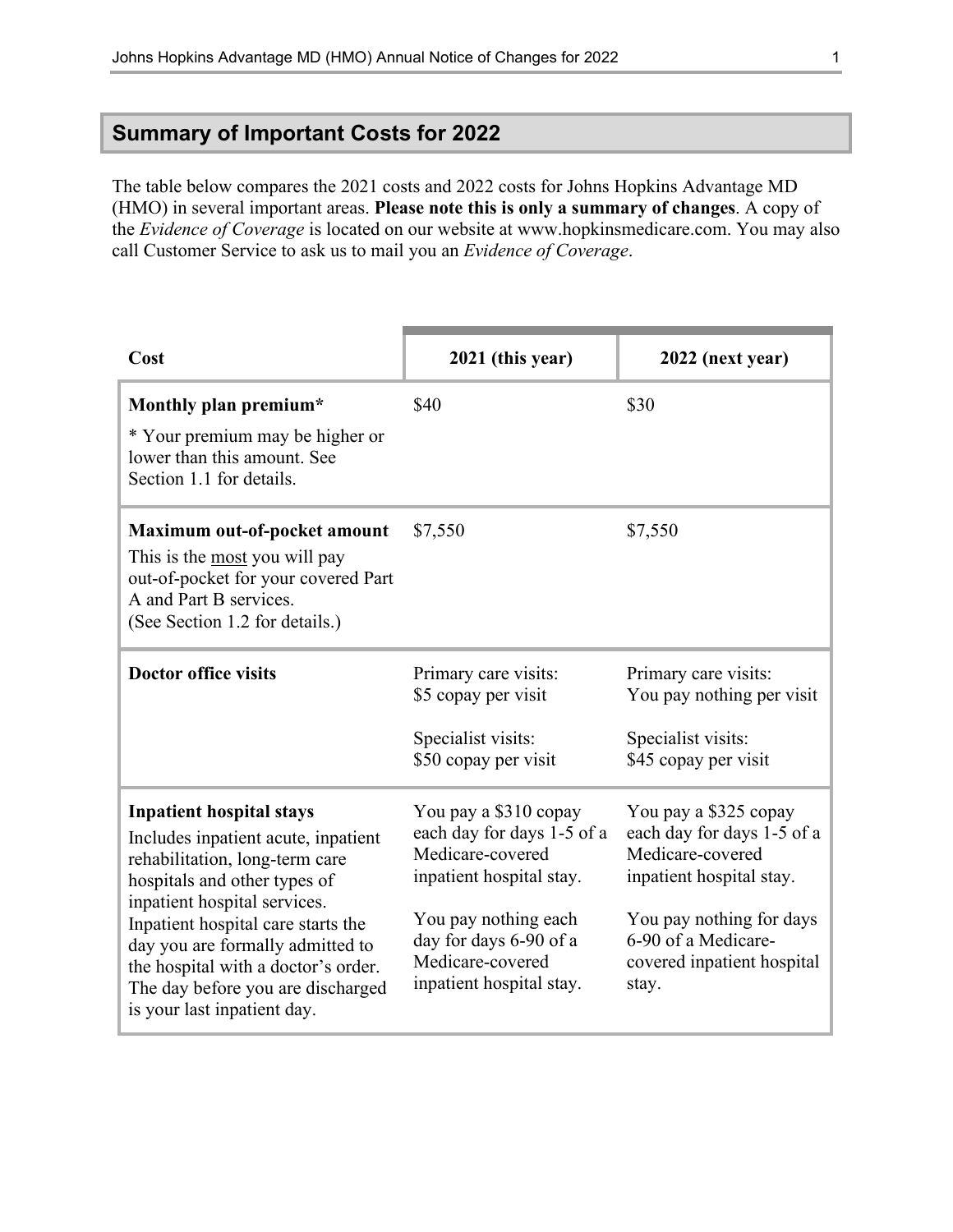| Cost                                                                                                                                               | 2021 (this year)                                                              | 2022 (next year)                                                                                  |
|----------------------------------------------------------------------------------------------------------------------------------------------------|-------------------------------------------------------------------------------|---------------------------------------------------------------------------------------------------|
| <b>Part D prescription drug</b><br>coverage                                                                                                        | Deductible: \$0                                                               | Deductible: \$0                                                                                   |
| (See Section 1.6 for details.)<br>To find out which drugs are Select<br>Insulins, review the most recent                                           | Copayment/<br><b>Coinsurance during the</b><br><b>Initial Coverage Stage:</b> | Copayment/<br><b>Coinsurance during the</b><br><b>Initial Coverage Stage:</b>                     |
| Drug List we provided<br>electronically. You can identify<br>Select Insulins by checking our<br>Drug List for insulin marked with                  | Drug Tier $1 -$<br><b>Preferred Generic</b><br>\$0                            | Drug Tier 1-<br><b>Preferred Generic</b><br>\$0                                                   |
| SI. If you have questions about the<br>Drug List, you can also call<br><b>Customer Services (Phone numbers</b><br>for Customer Service are printed | Drug Tier $2 -$<br>Generic<br>\$10                                            | Drug Tier 2-<br>Generic<br>\$10                                                                   |
| on the back cover of this booklet).                                                                                                                | Drug Tier 3-<br><b>Preferred Brand</b><br>\$47                                | Drug Tier 3-<br><b>Preferred Brand</b><br>\$47 (\$35 for Select<br>Insulins)                      |
|                                                                                                                                                    | Drug Tier 4-<br><b>Non-Preferred Drug</b><br>\$100                            | Drug Tier 4-<br><b>Non-Preferred Drug</b><br>\$100                                                |
|                                                                                                                                                    | Drug Tier 5-<br><b>Specialty Tier</b><br>33% of the total cost                | Drug Tier $5-$<br><b>Specialty Tier</b><br>33% of the total cost<br>(\$35 for Select<br>Insulins) |
|                                                                                                                                                    | <b>Mail-Order Cost-</b><br><b>Sharing</b> (three-month<br>supply)             | <b>Mail-Order Cost-</b><br><b>Sharing</b> (three-month<br>supply)                                 |
|                                                                                                                                                    | Drug Tier $1 -$<br><b>Preferred Generic</b><br>\$0                            | Drug Tier $1 -$<br><b>Preferred Generic</b><br>\$0                                                |
|                                                                                                                                                    | Drug Tier $2-$<br>Generic<br>\$20                                             | Drug Tier $2-$<br>Generic<br>\$20                                                                 |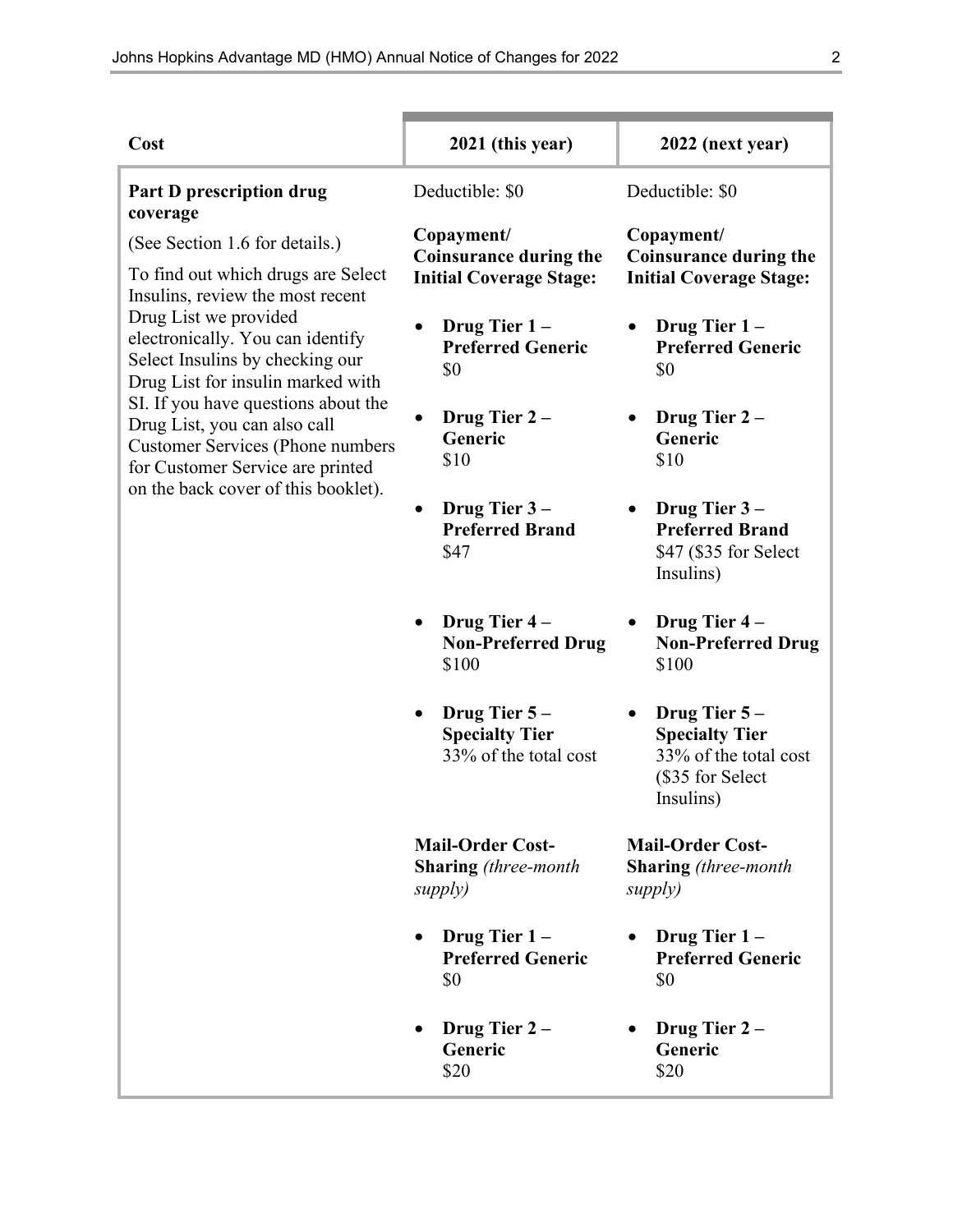| Cost                                                    | 2021 (this year)                                                                                            | 2022 (next year)                                                                                          |
|---------------------------------------------------------|-------------------------------------------------------------------------------------------------------------|-----------------------------------------------------------------------------------------------------------|
| <b>Part D prescription drug</b><br>coverage (continued) | Drug Tier $3-$<br><b>Preferred Brand</b><br>\$94                                                            | Drug Tier 3-<br>$\bullet$<br><b>Preferred Brand</b><br>\$94 (\$70 on Select<br>Insulins)                  |
|                                                         | • Drug Tier $4-$<br><b>Non-Preferred Drug</b><br>\$200                                                      | <b>Drug Tier 4 –</b><br>$\bullet$<br><b>Non-Preferred Drug</b><br>\$200                                   |
|                                                         | • Drug Tier $5-$<br><b>Specialty Tier</b><br>A long-term supply is<br>not available for<br>drugs in Tier 5. | Drug Tier $5-$<br><b>Specialty Tier</b><br>A long-term supply is<br>not available for<br>drugs in Tier 5. |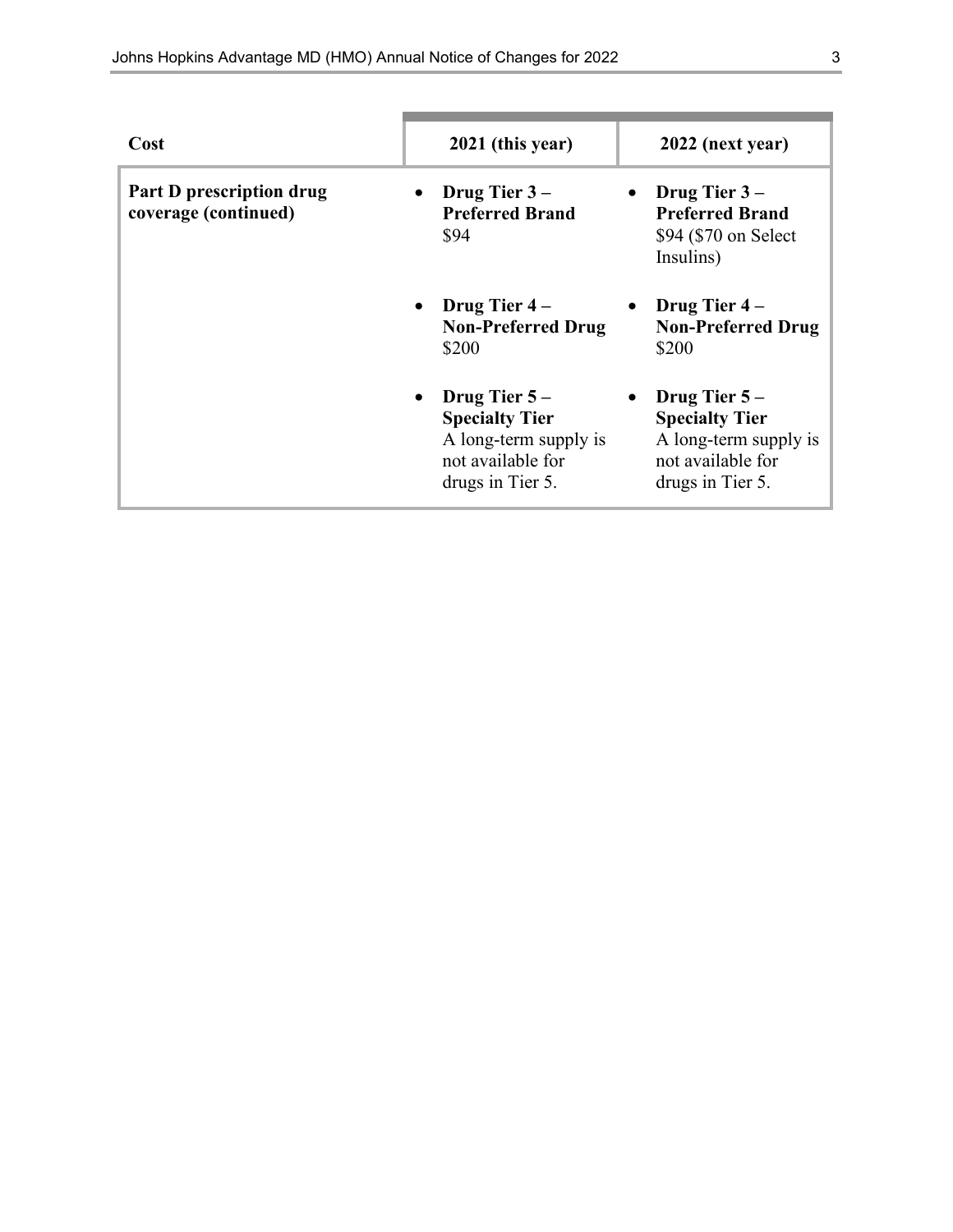### *Annual Notice of Changes* **for 2022 Table of Contents**

| <b>SECTION 1</b> |                                                                          |  |
|------------------|--------------------------------------------------------------------------|--|
|                  |                                                                          |  |
|                  |                                                                          |  |
|                  |                                                                          |  |
|                  |                                                                          |  |
|                  |                                                                          |  |
|                  |                                                                          |  |
| <b>SECTION 2</b> |                                                                          |  |
|                  | Section 2.1 - If you want to stay in Johns Hopkins Advantage MD (HMO) 14 |  |
|                  |                                                                          |  |
| <b>SECTION 3</b> |                                                                          |  |
| <b>SECTION 4</b> | Programs That Offer Free Counseling about Medicare  15                   |  |
| <b>SECTION 5</b> | Programs That Help Pay for Prescription Drugs  15                        |  |
| <b>SECTION 6</b> |                                                                          |  |
|                  |                                                                          |  |
|                  |                                                                          |  |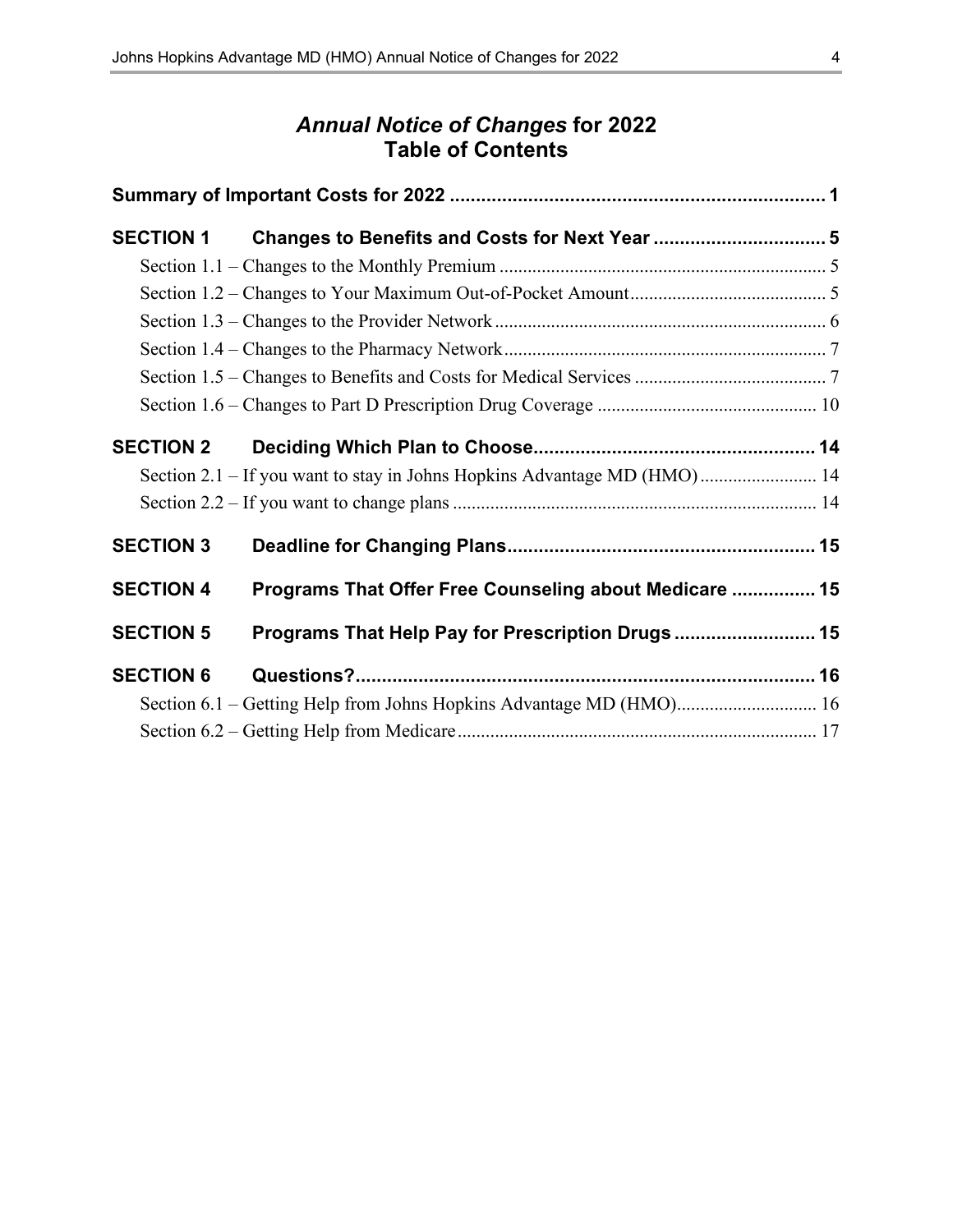### **SECTION 1 Changes to Benefits and Costs for Next Year**

#### **Section 1.1 – Changes to the Monthly Premium**

| Cost                                                                                     | 2021 (this year)                                | 2022 (next year)                  |
|------------------------------------------------------------------------------------------|-------------------------------------------------|-----------------------------------|
| Monthly plan premium<br>(You must also continue to pay your<br>Medicare Part B premium.) | \$40                                            | \$30                              |
| <b>Optional Supplemental Benefits</b><br>premium<br>(Available for an extra premium)     | \$30 for<br>comprehensive dental<br>and fitness | $$25$ for<br>comprehensive dental |

- Your monthly plan premium will be *more* if you are required to pay a lifetime Part D late enrollment penalty for going without other drug coverage that is at least as good as Medicare drug coverage (also referred to as "creditable coverage") for 63 days or more.
- If you have a higher income, you may have to pay an additional amount each month directly to the government for your Medicare prescription drug coverage.
- Your monthly premium will be *less* if you are receiving "Extra Help" with your prescription drug costs. Please see Section 5 regarding "Extra Help" from Medicare.

### **Section 1.2 – Changes to Your Maximum Out-of-Pocket Amount**

To protect you, Medicare requires all health plans to limit how much you pay "out-of-pocket" during the year. This limit is called the "maximum out-of-pocket amount." Once you reach this amount, you generally pay nothing for covered Part A and Part B services for the rest of the year.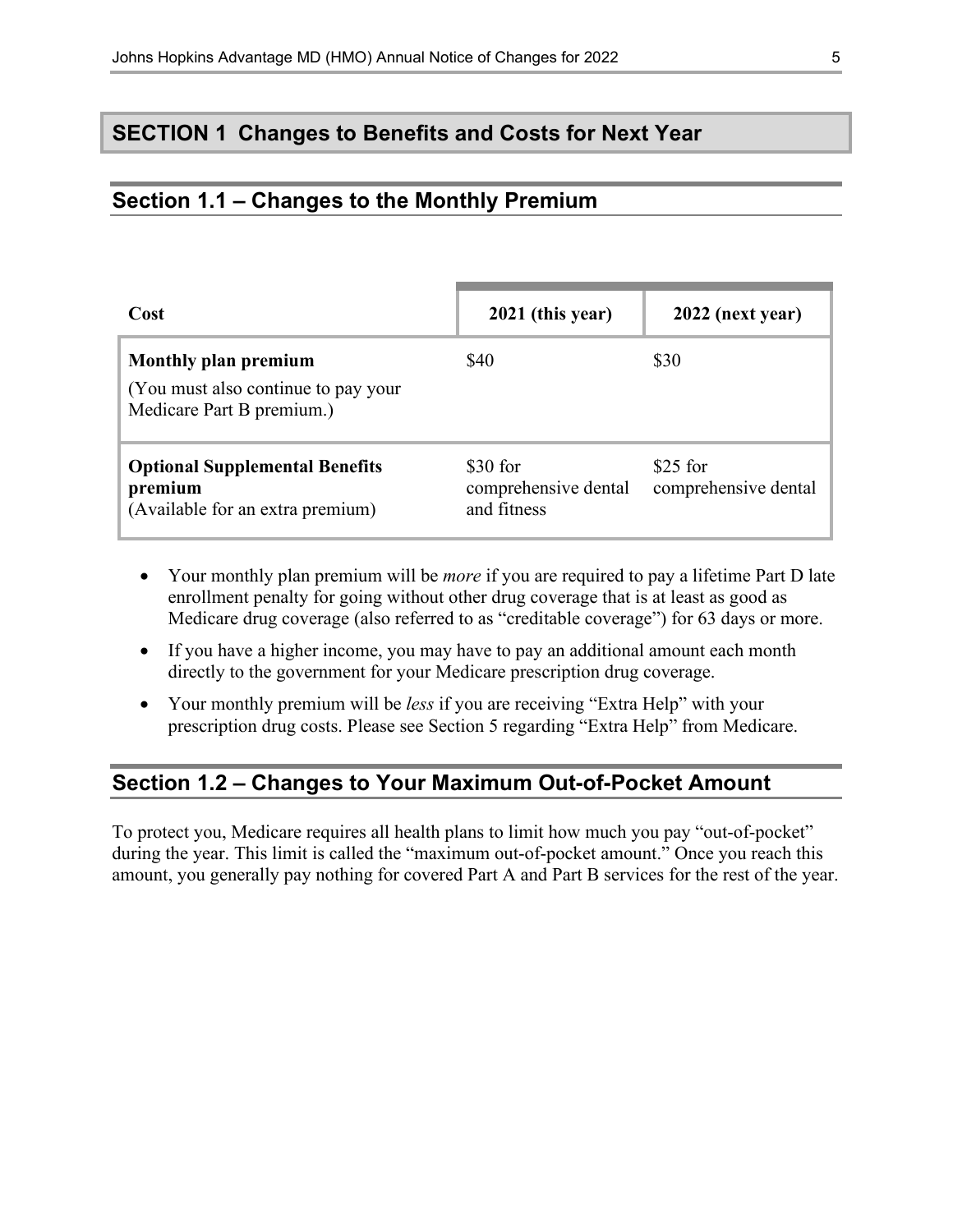| Cost                                                                                                                                                                                                                                                                       | 2021 (this year) | 2022 (next year)                                                                                                                                                                                                     |
|----------------------------------------------------------------------------------------------------------------------------------------------------------------------------------------------------------------------------------------------------------------------------|------------------|----------------------------------------------------------------------------------------------------------------------------------------------------------------------------------------------------------------------|
| Maximum out-of-pocket amount<br>Your costs for covered medical<br>services (such as copays) count<br>toward your maximum out-of-<br>pocket amount. Your plan premium<br>and your costs for prescription<br>drugs do not count toward your<br>maximum out-of-pocket amount. | \$7,550          | \$7,550<br>Once you have paid<br>\$7,550 out-of-pocket for<br>covered Part A and Part<br>B services, you will pay<br>nothing for your covered<br>Part A and Part B<br>services for the rest of the<br>calendar year. |

### **Section 1.3 – Changes to the Provider Network**

There are changes to our network of providers for next year. An updated *Provider Directory* is located on our website at [www.hopkinsmedicare.com.](http://www.hopkinsmedicare.com) You may also call Customer Service for updated provider information or to ask us to mail you a *Provider Directory*. **Please review the 2022** *Provider Directory* **to see if your providers (primary care provider, specialists, hospitals, etc.) are in our network**.

It is important that you know that we may make changes to the hospitals, doctors and specialists (providers) that are part of your plan during the year. There are a number of reasons why your provider might leave your plan, but if your doctor or specialist does leave your plan, you have certain rights and protections summarized below:

- Even though our network of providers may change during the year, we must furnish you with uninterrupted access to qualified doctors and specialists.
- We will make a good faith effort to provide you with at least 30 days' notice that your provider is leaving our plan so that you have time to select a new provider.
- We will assist you in selecting a new qualified provider to continue managing your health care needs.
- If you are undergoing medical treatment you have the right to request, and we will work with you to ensure, that the medically necessary treatment you are receiving is not interrupted.
- If you believe we have not furnished you with a qualified provider to replace your previous provider or that your care is not being appropriately managed, you have the right to file an appeal of our decision.
- If you find out your doctor or specialist is leaving your plan, please contact us so we can assist you in finding a new provider to manage your care.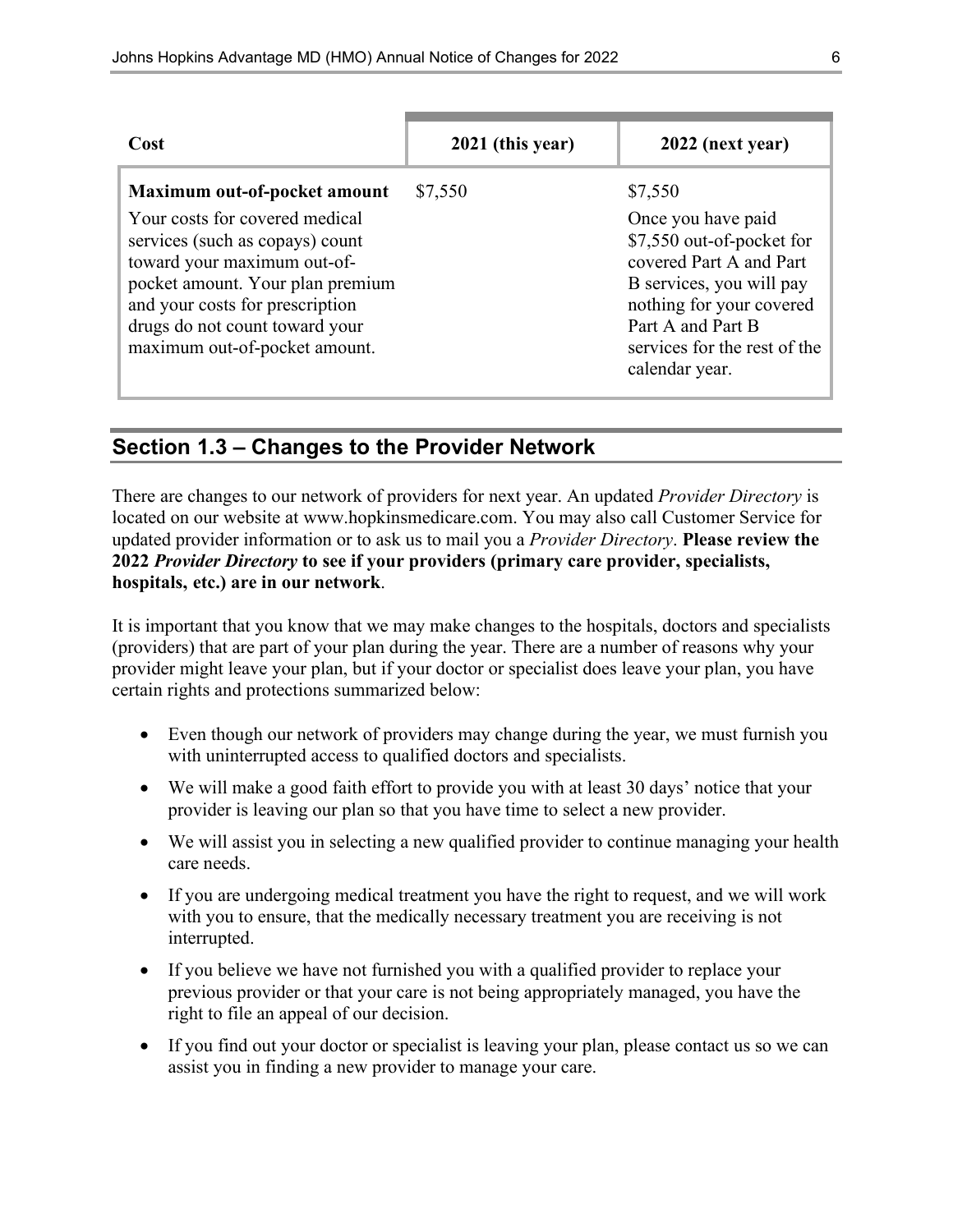### **Section 1.4 – Changes to the Pharmacy Network**

Amounts you pay for your prescription drugs may depend on which pharmacy you use. Medicare drug plans have a network of pharmacies. In most cases, your prescriptions are covered *only* if they are filled at one of our network pharmacies.

There are changes to our network of pharmacies for next year. An updated *Pharmacy Directory* is located on our website at [www.hopkinsmedicare.com.](http://www.hopkinsmedicare.com) You may also call Customer Service for updated provider information or to ask us to mail you a *Pharmacy Directory*. **Please review the 2022** *Pharmacy Directory* **to see which pharmacies are in our network**.

### **Section 1.5 – Changes to Benefits and Costs for Medical Services**

We are changing our coverage for certain medical services next year. The information below describes these changes. For details about the coverage and costs for these services, see Chapter 4, *Medical Benefits Chart (what is covered and what you pay)*, in your *2022 Evidence of Coverage.*

#### **Opioid treatment program services**

Members of our plan with opioid use disorder (OUD) can receive coverage of services to treat OUD through an Opioid Treatment Program (OTP) which includes the following services:

- U.S. Food and Drug Administration (FDA)-approved opioid agonist and antagonist medication-assisted treatment (MAT) medications.
- Dispensing and administration of MAT medications (if applicable)
- Substance use counseling
- Individual and group therapy
- Toxicology testing
- Intake activities
- Periodic assessments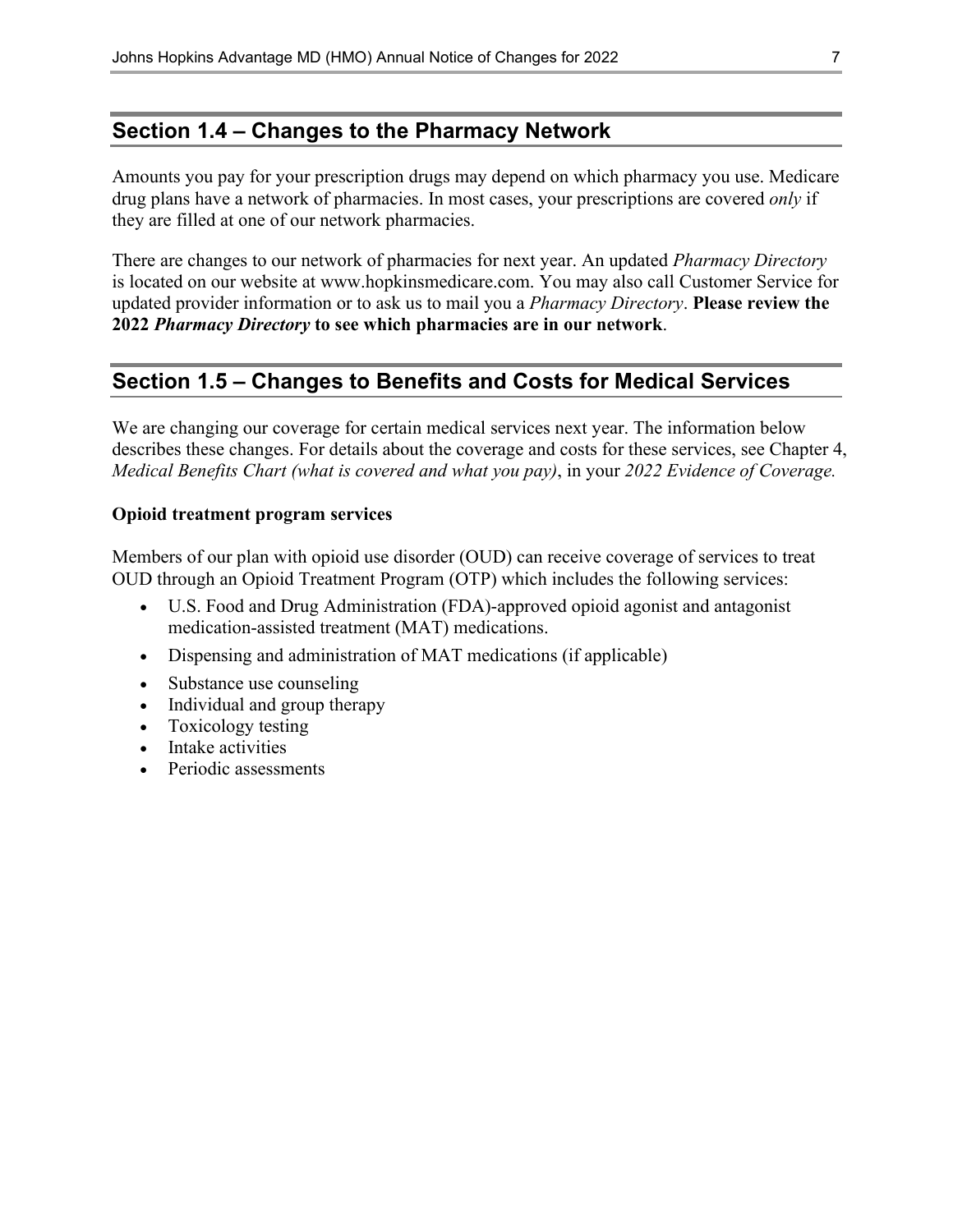| Cost                                                                                                                                 | 2021 (this year)                                                                                                                                       | 2022 (next year)                                                                                                                                  |
|--------------------------------------------------------------------------------------------------------------------------------------|--------------------------------------------------------------------------------------------------------------------------------------------------------|---------------------------------------------------------------------------------------------------------------------------------------------------|
| <b>Dental Services</b><br>(Optional Supplemental<br>Comprehensive)<br>(Optional supplemental                                         | <b>In-Network</b><br><b>Restorative Services</b><br>You pay a \$50-\$400 copay<br>depending on the service.                                            | <b>In-Network</b><br><b>Restorative Services</b><br>You pay a \$50 copay.                                                                         |
| benefit available for an extra<br><i>premium</i> )                                                                                   | <b>Endodontics</b><br>You pay a \$200 copay.                                                                                                           | <b>Endodontics</b><br>You pay a \$100 copay.                                                                                                      |
| See Chapter 4, Section 2.2<br>(Extra "optional<br>supplemental" benefits you<br>can buy) of the Evidence of<br>Coverage for details. | <b>Prosthodontics - Other</b><br><b>Oral/Maxillofacial Surgery</b><br>- Other Services<br>You pay a \$50-\$400 copay<br>depending on the service.      | <b>Prosthodontics - Other</b><br><b>Oral/Maxillofacial Surgery</b><br>- Other Services<br>You pay a \$50-\$100 copay<br>depending on the service. |
|                                                                                                                                      | <b>Extractions</b><br>You pay a \$50 copay.                                                                                                            | <b>Extractions</b><br>You pay a \$100 copay.                                                                                                      |
|                                                                                                                                      | <b>Out-of-Network</b><br><b>Restorative Services</b><br>You pay a 50-70%<br>coinsurance depending on the<br>service.                                   | <b>Out-of-Network</b><br><b>Restorative Services</b><br>You pay a \$50 copay.                                                                     |
|                                                                                                                                      | <b>Endodontics</b><br>You pay a 50% coinsurance.                                                                                                       | <b>Endodontics</b><br>You pay a \$100 copay.                                                                                                      |
|                                                                                                                                      | <b>Prosthodontics - Other</b><br><b>Oral/Maxillofacial Surgery</b><br>- Other Services<br>You pay a 50-70%<br>coinsurance depending on the<br>service. | <b>Prosthodontics - Other</b><br><b>Oral/Maxillofacial Surgery</b><br>- Other Services<br>You pay a \$50-\$100 copay<br>depending on the service. |
|                                                                                                                                      | <b>Extractions</b><br>You pay a 50% coinsurance.                                                                                                       | <b>Extractions</b><br>You pay a \$100 copay.                                                                                                      |
|                                                                                                                                      | <b>Periodontics</b><br>You pay a 50% coinsurance.                                                                                                      | <b>Periodontics</b><br>You pay a \$50 copay.                                                                                                      |
|                                                                                                                                      | <b>Annual Maximum for</b><br><b>Dental Services</b><br>$$1,200$ per year.                                                                              | <b>Annual Maximum for</b><br><b>Dental Services</b><br>\$1,000 per year.                                                                          |

Ŧ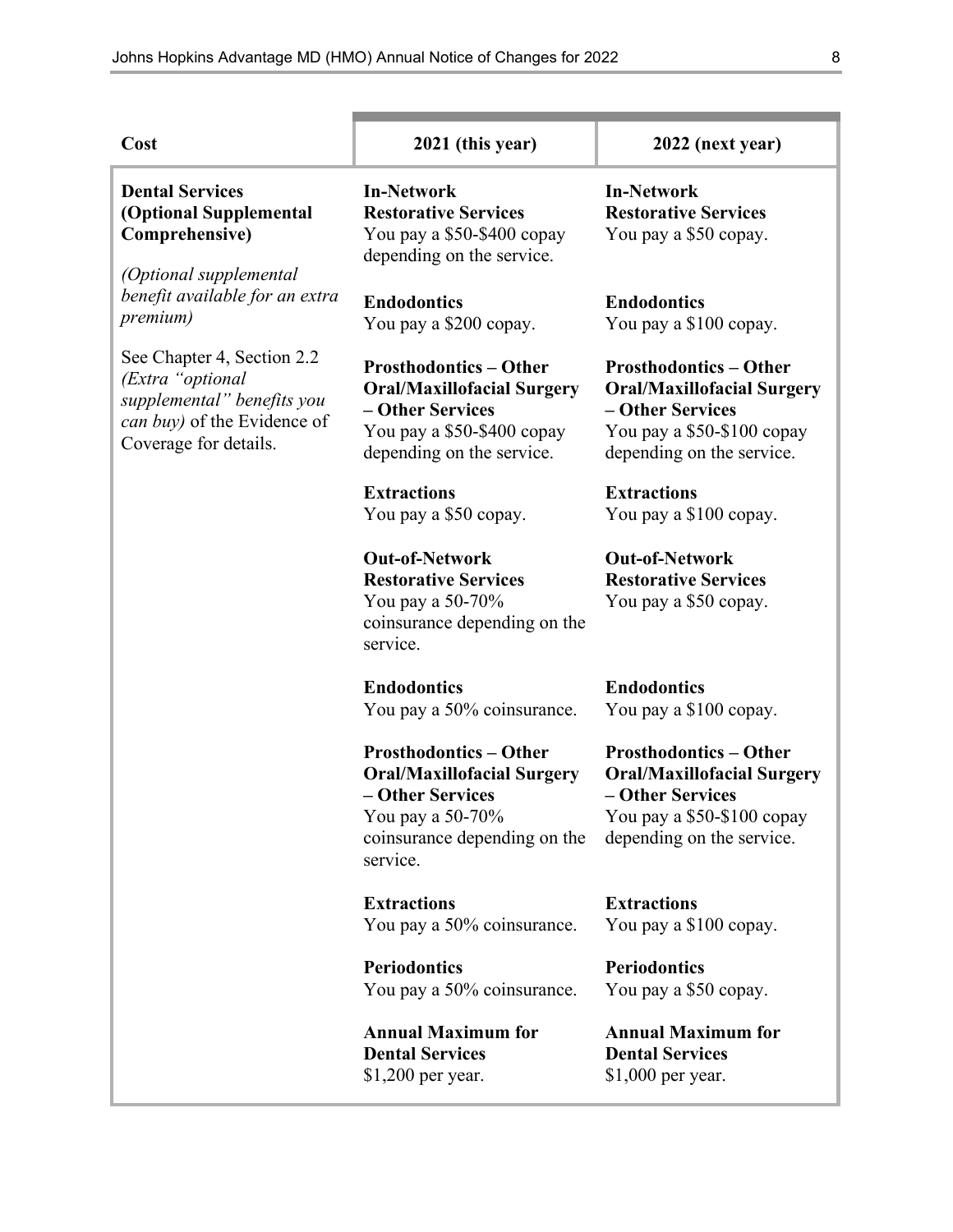| Cost                                                                                        | 2021 (this year)                                                                                              | 2022 (next year)                                                                                    |
|---------------------------------------------------------------------------------------------|---------------------------------------------------------------------------------------------------------------|-----------------------------------------------------------------------------------------------------|
| <b>Dental Services</b><br>(Preventive)                                                      | You pay a \$15 copay for<br>each preventive dental exam,<br>cleaning and x-ray.                               | You pay a \$20 copay for each<br>preventive dental exam,<br>cleaning and x-ray.                     |
| <b>Doctor Office Visits</b>                                                                 | You pay a \$5 copay for each<br>Medicare-covered primary<br>care doctor visit.                                | You pay nothing for each<br>Medicare-covered primary<br>care doctor visit.                          |
|                                                                                             | You pay a \$50 copay for<br>each Medicare-covered<br>specialist visit.                                        | You pay a \$45 copay for each<br>Medicare-covered specialist<br>visit.                              |
| <b>Fitness Benefit: The</b><br><b>Silver&amp;Fit® Healthy Aging</b><br>and Exercise Program | This benefit is part of the<br>Optional Supplemental<br>Benefits Package (available<br>for an extra premium). | This benefit is covered as a<br>mandatory plan benefit and<br>you pay nothing.                      |
| <b>Hearing Exams</b>                                                                        | You pay a \$50 copay for<br>each Medicare-covered<br>hearing exam.                                            | You pay nothing for each<br>Medicare-covered hearing<br>exam.                                       |
| <b>Inpatient Hospital Care</b>                                                              | You pay a \$310 copay each<br>day for days 1-5 of a<br>Medicare-covered inpatient<br>hospital stay.           | You pay a \$325 copay each<br>day for days 1-5 of a<br>Medicare-covered inpatient<br>hospital stay. |
|                                                                                             | You pay nothing each day for<br>days 6-90 of a Medicare-<br>covered inpatient hospital<br>stay.               | You pay nothing for days 6-<br>90 of a Medicare-covered<br>inpatient hospital stay.                 |
| <b>Inpatient Mental Health</b><br>Care                                                      | You pay a \$310 copay each<br>day for days 1-5 of a<br>Medicare-covered inpatient<br>hospital stay.           | You pay a \$325 copay each<br>day for days 1-5 of a<br>Medicare-covered inpatient<br>hospital stay. |
|                                                                                             | You pay nothing each day for<br>days 6-90 of a Medicare-<br>covered inpatient hospital<br>stay.               | You pay nothing each day for<br>days 6-90 of a Medicare-<br>covered inpatient hospital<br>stay.     |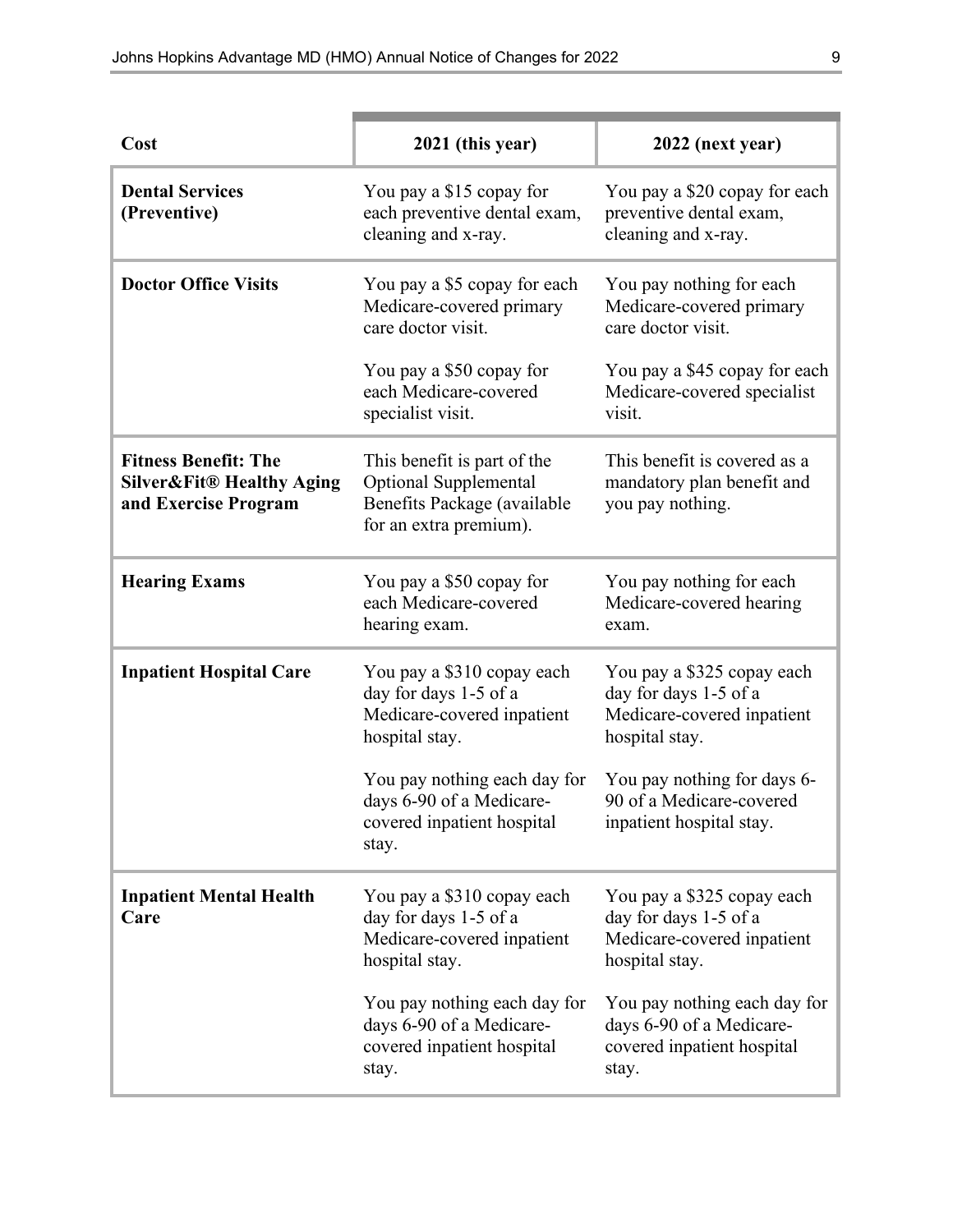| Cost                                                                         | 2021 (this year)                                                               | 2022 (next year)                                                                                                  |
|------------------------------------------------------------------------------|--------------------------------------------------------------------------------|-------------------------------------------------------------------------------------------------------------------|
| <b>Medicare Part B</b><br><b>Prescription Drugs - Step</b><br><b>Therapy</b> | Step Therapy rules do not<br>apply                                             | Step Therapy rules may<br>apply.                                                                                  |
| <b>Over-the-Counter Items</b>                                                | Not Covered                                                                    | You pay nothing for up to<br>\$60 every three months.<br>Unused portions do not carry<br>over to the next period. |
| <b>Telehealth Services</b>                                                   | You pay a \$5 copay for<br>additional Medicare-covered<br>telehealth services. | You pay nothing for<br>additional Medicare-covered<br>telehealth services.                                        |
| <b>Transportation Services</b>                                               | Not Covered                                                                    | You pay nothing for up to 12<br>one-way non-emergent trips<br>to any health-related service<br>and/or location.   |
|                                                                              |                                                                                | Prior authorization is<br>required.                                                                               |
|                                                                              |                                                                                | Referral is not required.                                                                                         |
| <b>Urgently Needed Services</b>                                              | You pay a \$40 copay for<br>each Medicare-covered<br>urgent care visit.        | You pay a \$50 copay for each<br>Medicare-covered urgent care<br>visit.                                           |

### **Section 1.6 – Changes to Part D Prescription Drug Coverage**

#### **Changes to Our Drug List**

Our list of covered drugs is called a Formulary or "Drug List." A copy of our Drug List is provided electronically.

We made changes to our Drug List, including changes to the drugs we cover and changes to the restrictions that apply to our coverage for certain drugs. **Review the Drug List to make sure your drugs will be covered next year and to see if there will be any restrictions.**

If you are affected by a change in drug coverage, you can: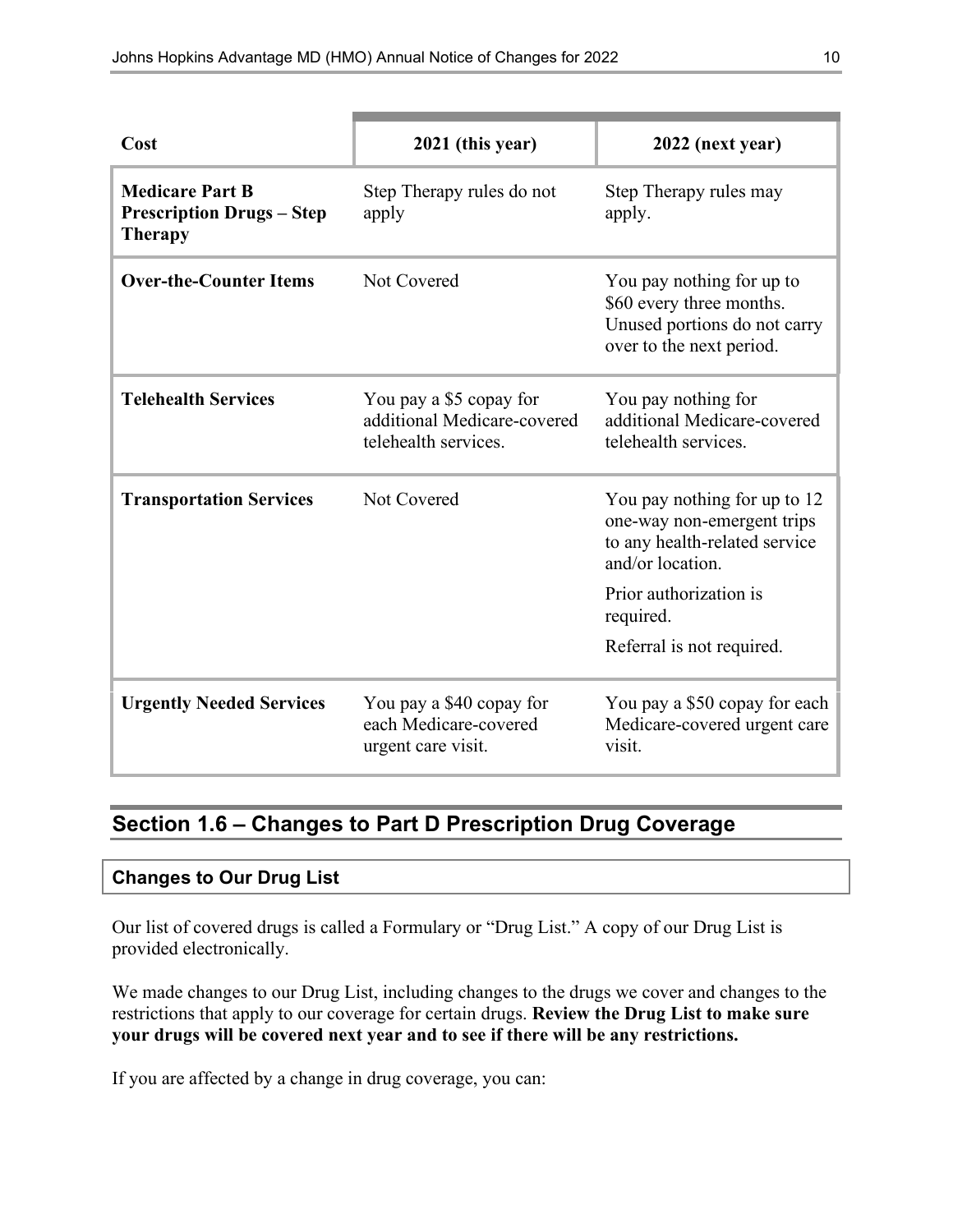- **Work with your doctor (or other prescriber) and ask the plan to make an exception** to cover the drug. **We encourage current members** to ask for an exception before next year.
	- o To learn what you must do to ask for an exception, see Chapter 9 of your *E*v*idence of Coverage (What to do if you have a problem or complaint (coverage decisions, appeals, complaints))* or call Customer Service.
- **Work with your doctor (or other prescriber) to find a different drug** that we cover. You can call Customer Service to ask for a list of covered drugs that treat the same medical condition.

In some situations, we are required to cover a temporary supply of a non-formulary drug in the first 90 days of the plan year or the first 90 days of membership to avoid a gap in therapy. (To learn more about when you can get a temporary supply and how to ask for one, see Chapter 5, Section 5.2 of the *Evidence of Coverage.*) During the time when you are getting a temporary supply of a drug, you should talk with your doctor to decide what to do when your temporary supply runs out. You can either switch to a different drug covered by the plan or ask the plan to make an exception for you and cover your current drug.

If you are currently taking a drug for which you received a formulary exception, please refer to the letter sent to you, which granted the exception to see whether the exception continues beyond the 2021 plan year. If it states the formulary exception will expire in or at the end of 2021, you will need to submit a new formulary exception request for the drug for 2022 if its formulary status has not changed. You may access the 2022 comprehensive formulary on our website at [www.hopkinsmedicare.com](http://www.hopkinsmedicare.com) to see whether the changes impact your drug.

Most of the changes in the Drug List are new for the beginning of each year. However, during the year, we might make other changes that are allowed by Medicare rules.

#### **Changes to Prescription Drug Costs**

*Note:* If you are in a program that helps pay for your drugs ("Extra Help"), **the information about costs for Part D prescription drugs may not apply to you.** We have included a separate insert, called the "Evidence of Coverage Rider for People Who Get Extra Help Paying for Prescription Drugs" (also called the "Low Income Subsidy Rider" or the "LIS Rider"), which tells you about your drug costs. If you receive "Extra Help" and didn't receive this insert with this packet, please call Customer Service and ask for the "LIS Rider."

There are four "drug payment stages." How much you pay for a Part D drug depends on which drug payment stage you are in. (You can look in Chapter 6, Section 2 of your *Evidence of Coverage* for more information about the stages.)

The information below shows the changes for next year to the first two stages – the Yearly Deductible Stage and the Initial Coverage Stage. (Most members do not reach the other two stages – the Coverage Gap Stage or the Catastrophic Coverage Stage. To get information about your costs in these stages, look at Chapter 6, Sections 6 and 7, in the *Evidence of Coverage*,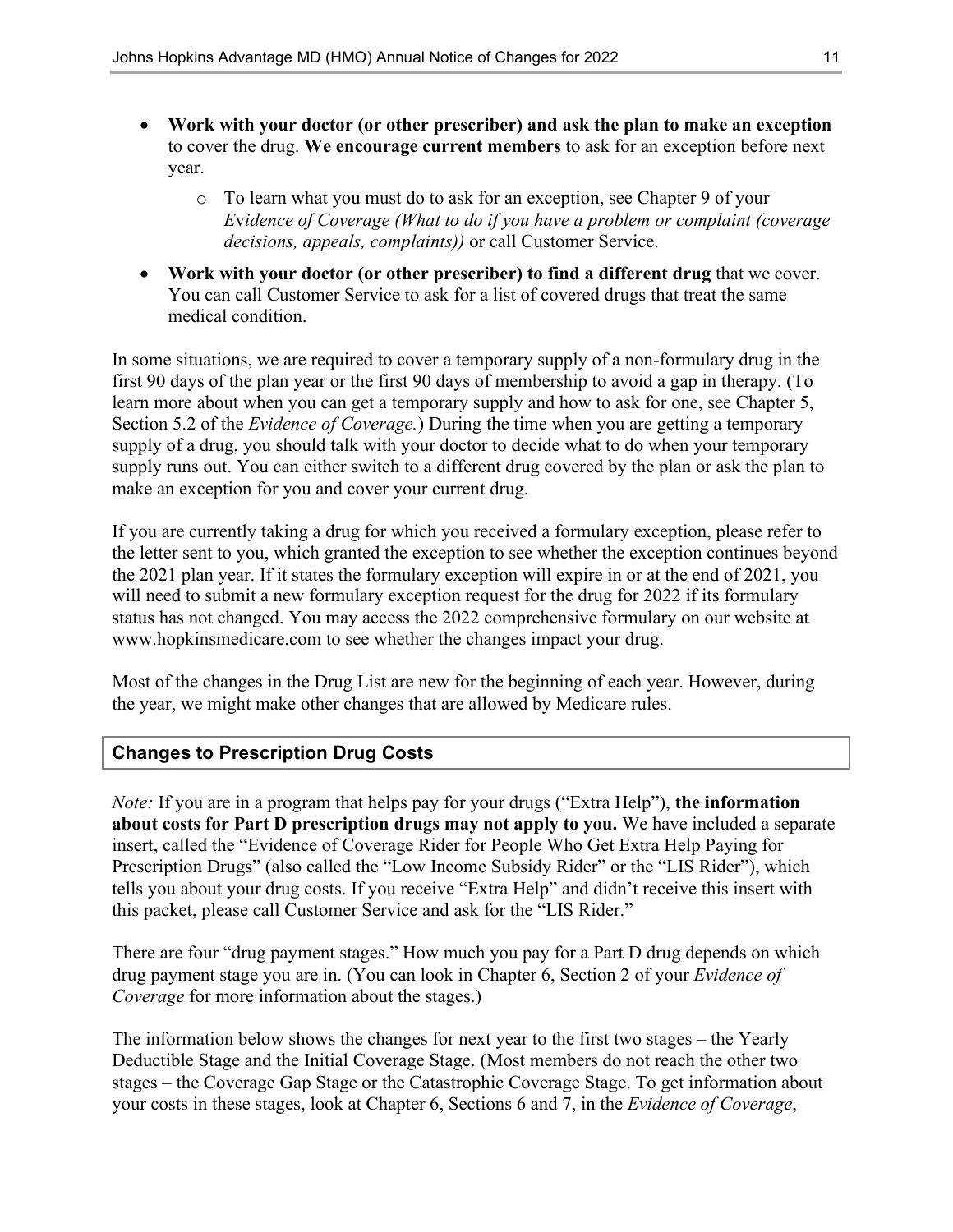which is located on our website at [www.hopkinsmedicare.com.](http://www.hopkinsmedicare.com) You may also call Customer Service to ask us to mail you an *Evidence of Coverage*.)

#### **Changes to the Deductible Stage**

| <b>Stage</b>                                      | 2021 (this year)                                                                  | 2022 (next year)                                                                  |
|---------------------------------------------------|-----------------------------------------------------------------------------------|-----------------------------------------------------------------------------------|
| <b>Stage 1: Yearly Deductible</b><br><b>Stage</b> | Because we have no<br>deductible, this payment<br>stage does not apply to<br>you. | Because we have no<br>deductible, this payment<br>stage does not apply to<br>you. |

#### **Changes to Your Cost Sharing in the Initial Coverage Stage**

To learn how copayments and coinsurance work, look at Chapter 6, Section 1.2, *Types of out-ofpocket costs you may pay for covered drugs* in your *Evidence of Coverage*.

| <b>Stage</b>                                                                                                                                             | 2021 (this year)                                                                                   | 2022 (next year)                                                                                   |
|----------------------------------------------------------------------------------------------------------------------------------------------------------|----------------------------------------------------------------------------------------------------|----------------------------------------------------------------------------------------------------|
| <b>Stage 2: Initial Coverage Stage</b><br>During this stage, the plan pays its<br>share of the cost of your drugs and<br>you pay your share of the cost. | Your cost for a one-month<br>supply filled at a network<br>pharmacy with standard<br>cost sharing: | Your cost for a one-month<br>supply filled at a network<br>pharmacy with standard<br>cost sharing: |
|                                                                                                                                                          | Tier 1 – Preferred<br><b>Generic:</b>                                                              | Tier 1 – Preferred<br><b>Generic:</b>                                                              |
|                                                                                                                                                          | You pay \$0 per<br>prescription.                                                                   | You pay \$0 per<br>prescription.                                                                   |
|                                                                                                                                                          | Tier 2 – Generic:                                                                                  | Tier 2 – Generic:                                                                                  |
|                                                                                                                                                          | You pay \$10 per<br>prescription.                                                                  | You pay \$10 per<br>prescription.                                                                  |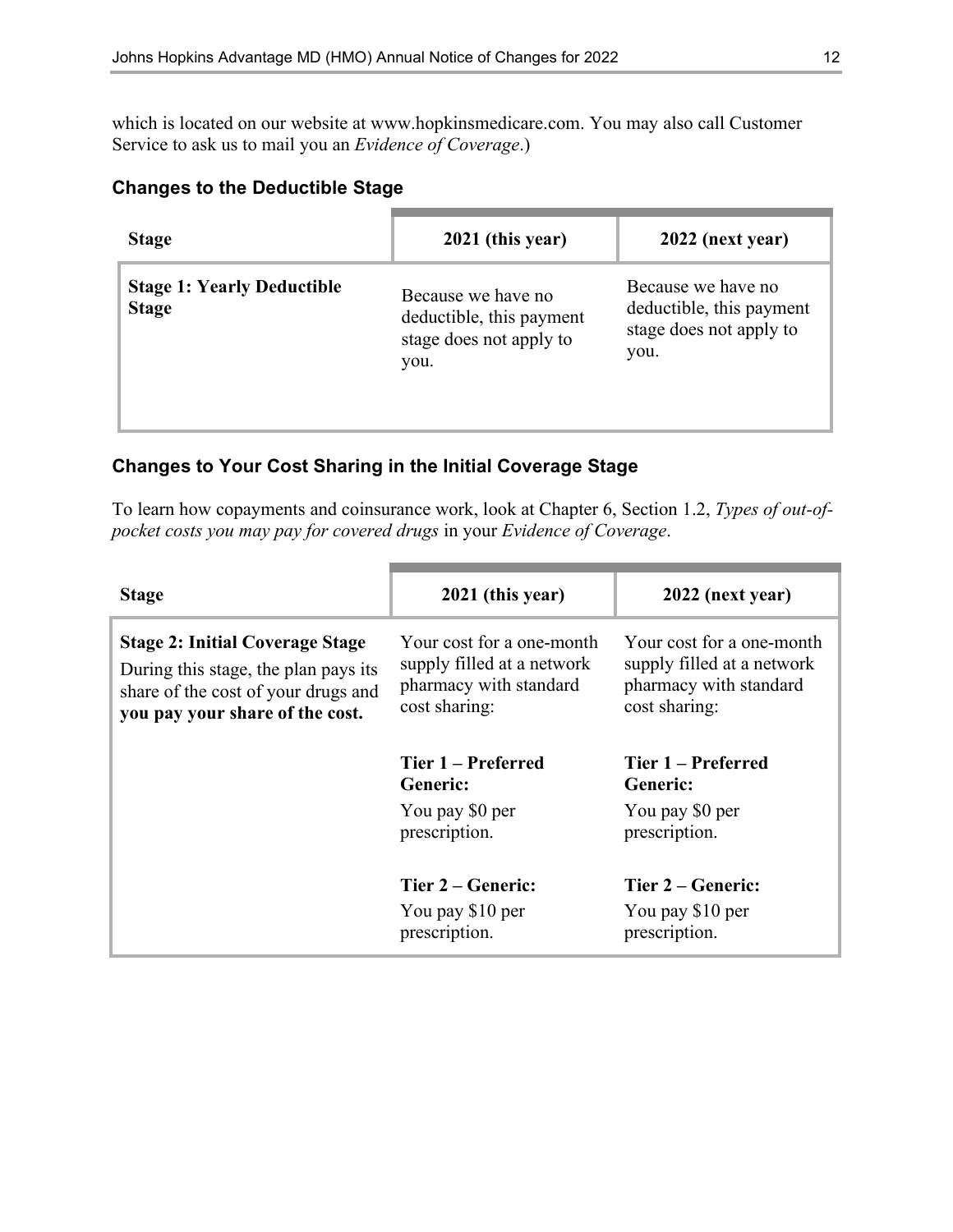| <b>Stage</b>                                                                                                                                         | 2021 (this year)                                                                                                    | 2022 (next year)                                                                                                    |
|------------------------------------------------------------------------------------------------------------------------------------------------------|---------------------------------------------------------------------------------------------------------------------|---------------------------------------------------------------------------------------------------------------------|
| <b>Stage 2: Initial Coverage Stage</b><br>(continued)                                                                                                | Tier 3 – Preferred<br><b>Brand:</b>                                                                                 | Tier 3 – Preferred<br><b>Brand:</b>                                                                                 |
| The costs in this row are for a one-<br>month (30-day) supply when you<br>fill your prescription at a network<br>pharmacy that provides standard     | You pay \$47 per<br>prescription.                                                                                   | You pay \$47 (\$35 for<br>Select Insulins) per<br>prescription.                                                     |
| cost sharing.<br>For information about the costs for                                                                                                 | Tier 4 – Non-Preferred<br>Drug:                                                                                     | Tier 4 – Non-Preferred<br>Drug:                                                                                     |
| a long-term supply or for mail-<br>order prescriptions, look in<br>Chapter 6, Section 5 of your                                                      | You pay \$100 per<br>prescription.                                                                                  | You pay \$100 per<br>prescription.                                                                                  |
| Evidence of Coverage.                                                                                                                                | Tier 5 – Specialty Tier:                                                                                            | Tier 5 – Specialty Tier:                                                                                            |
| We changed the tier for some of<br>the drugs on our Drug List. To see<br>if your drugs will be in a different<br>tier, look them up on the Drug List | You pay 33% of the total<br>cost per prescription.                                                                  | You pay 33% of the total<br>cost (\$35 for Select<br>Insulins) per prescription.                                    |
|                                                                                                                                                      | Once your total drug costs<br>have reached \$4,130, you<br>will move to the next stage<br>(the Coverage Gap Stage). | Once your total drug costs<br>have reached \$4,430, you<br>will move to the next stage<br>(the Coverage Gap Stage). |

#### **Changes to the Coverage Gap and Catastrophic Coverage Stages**

The other two drug coverage stages – the Coverage Gap Stage and the Catastrophic Coverage Stage – are for people with high drug costs. **Most members do not reach the Coverage Gap Stage or the Catastrophic Coverage Stage**.

Johns Hopkins Advantage MD (HMO) offers additional gap coverage for Select Insulins. During the Coverage Gap stage, your out-of-pocket costs for Select Insulins will be \$35 for a one-month supply and up to \$105 for a three-month supply.

For information about your costs in these stages, look at Chapter 6, Sections 6 and 7, in your *Evidence of Coverage*.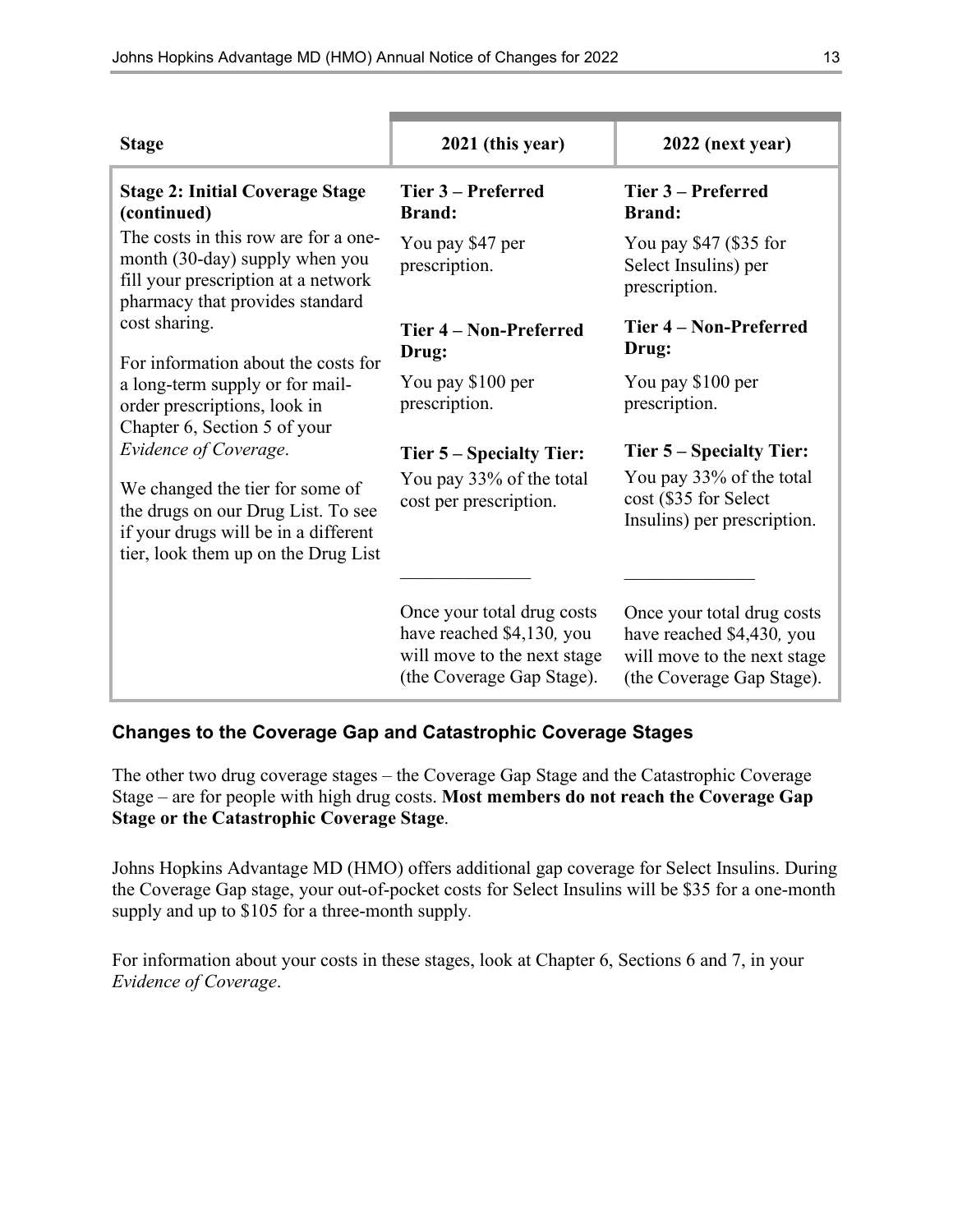### **SECTION 2 Deciding Which Plan to Choose**

### **Section 2.1 – If you want to stay in Johns Hopkins Advantage MD (HMO)**

**To stay in our plan you don't need to do anything.** If you do not sign up for a different plan or change to Original Medicare by December 7, you will automatically be enrolled in our Johns Hopkins Advantage MD (HMO)*.*

### **Section 2.2 – If you want to change plans**

We hope to keep you as a member next year but if you want to change for 2022 follow these steps:

#### **Step 1: Learn about and compare your choices**

- You can join a different Medicare health plan timely,
- *OR*-- You can change to Original Medicare. If you change to Original Medicare, you will need to decide whether to join a Medicare drug plan. If you do not enroll in a Medicare drug plan, please see Section 1.1 regarding a potential Part D late enrollment penalty.

To learn more about Original Medicare and the different types of Medicare plans, read the *Medicare & You 2022* handbook, call your State Health Insurance Assistance Program (see Section 4), or call Medicare (see Section 6.2).

You can also find information about plans in your area by using the Medicare Plan Finder on the Medicare website. Go to [www.medicare.gov/plan-compare.](http://www.medicare.gov/plan-compare) **Here, you can find information about costs, coverage, and quality ratings for Medicare plans.**

As a reminder, Johns Hopkins Advantage MD offers other Medicare health plans. These other plans may differ in coverage, monthly premiums, and cost-sharing amounts.

#### **Step 2: Change your coverage**

- To **change to a different Medicare health plan**, enroll in the new plan. You will automatically be disenrolled from Johns Hopkins Advantage MD (HMO).
- To **change to Original Medicare with a prescription drug plan,** enroll in the new drug plan. You will automatically be disenrolled from Johns Hopkins Advantage MD (HMO).
- To **change to Original Medicare without a prescription drug plan**, you must either:
	- o Send us a written request to disenroll. Contact Customer Service if you need more information on how to do this (phone numbers are in Section 6.1 of this booklet).
	- o  *or –* Contact **Medicare**, at 1-800-MEDICARE (1-800-633-4227), 24 hours a day, 7 days a week, and ask to be disenrolled. TTY users should call 1-877-486-2048.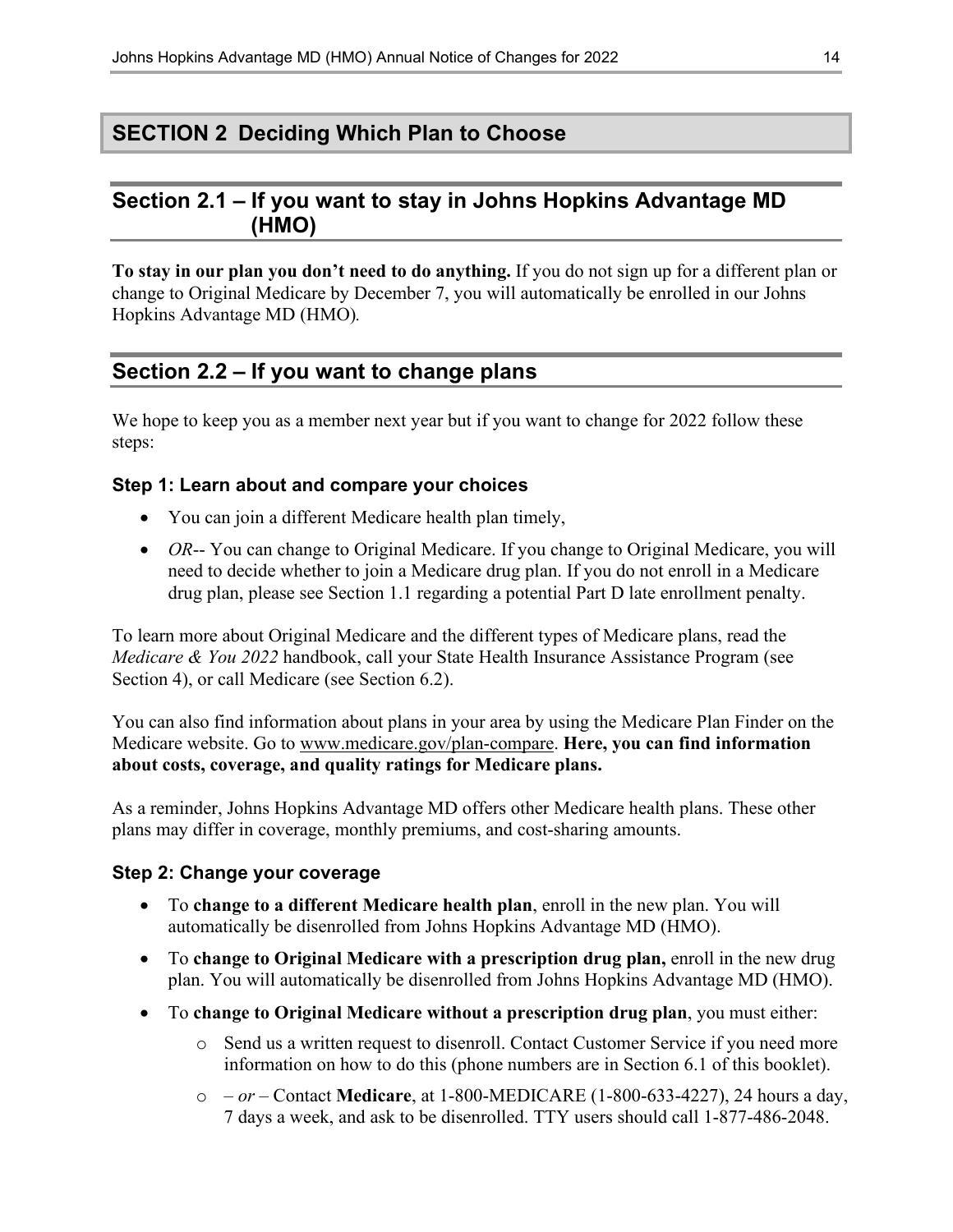### **SECTION 3 Deadline for Changing Plans**

If you want to change to a different plan or to Original Medicare for next year, you can do it from **October 15 until December 7.** The change will take effect on January 1, 2022.

#### **Are there other times of the year to make a change?**

In certain situations, changes are also allowed at other times of the year. For example, people with Medicaid, those who get "Extra Help" paying for their drugs, those who have or are leaving employer coverage, and those who move out of the service area may be allowed to make a change at other times of the year. For more information, see Chapter 10, Section 2.3 of the *Evidence of Coverage.*

If you enrolled in a Medicare Advantage plan for January 1, 2022, and don't like your plan choice, you can switch to another Medicare health plan (either with or without Medicare prescription drug coverage) or switch to Original Medicare (either with or without Medicare prescription drug coverage) between January 1 and March 31, 2022. For more information, see Chapter 10, Section 2.2 of the *Evidence of Coverage*.

### **SECTION 4 Programs That Offer Free Counseling about Medicare**

The State Health Insurance Assistance Program (SHIP) is a government program with trained counselors in every state. In Maryland, the SHIP is called Senior Health Insurance Program.

Senior Health Insurance Program is independent (not connected with any insurance company or health plan). It is a state program that gets money from the Federal government to give **free** local health insurance counseling to people with Medicare. Senior Health Insurance Program counselors can help you with your Medicare questions or problems. They can help you understand your Medicare plan choices and answer questions about switching plans. You can call Senior Health Insurance Program at 1-410-767-1100 or 1-800-243-3425. You can learn more about Senior Health Insurance Program by visiting their website [\(https://aging.maryland.gov/Pages/state-health-insurance-program.aspx\)](https://aging.maryland.gov/Pages/state-health-insurance-program.aspx).

### **SECTION 5 Programs That Help Pay for Prescription Drugs**

You may qualify for help paying for prescription drugs. Below we list different kinds of help:

- **"Extra Help" from Medicare.** People with limited incomes may qualify for "Extra Help" to pay for their prescription drug costs. If you qualify, Medicare could pay up to 75% or more of your drug costs including monthly prescription drug premiums, annual deductibles, and coinsurance. Additionally, those who qualify will not have a coverage gap or late enrollment penalty. Many people are eligible and don't even know it. To see if you qualify, call:
	- o 1-800-MEDICARE (1-800-633-4227). TTY users should call 1-877-486-2048, 24 hours a day/7 days a week;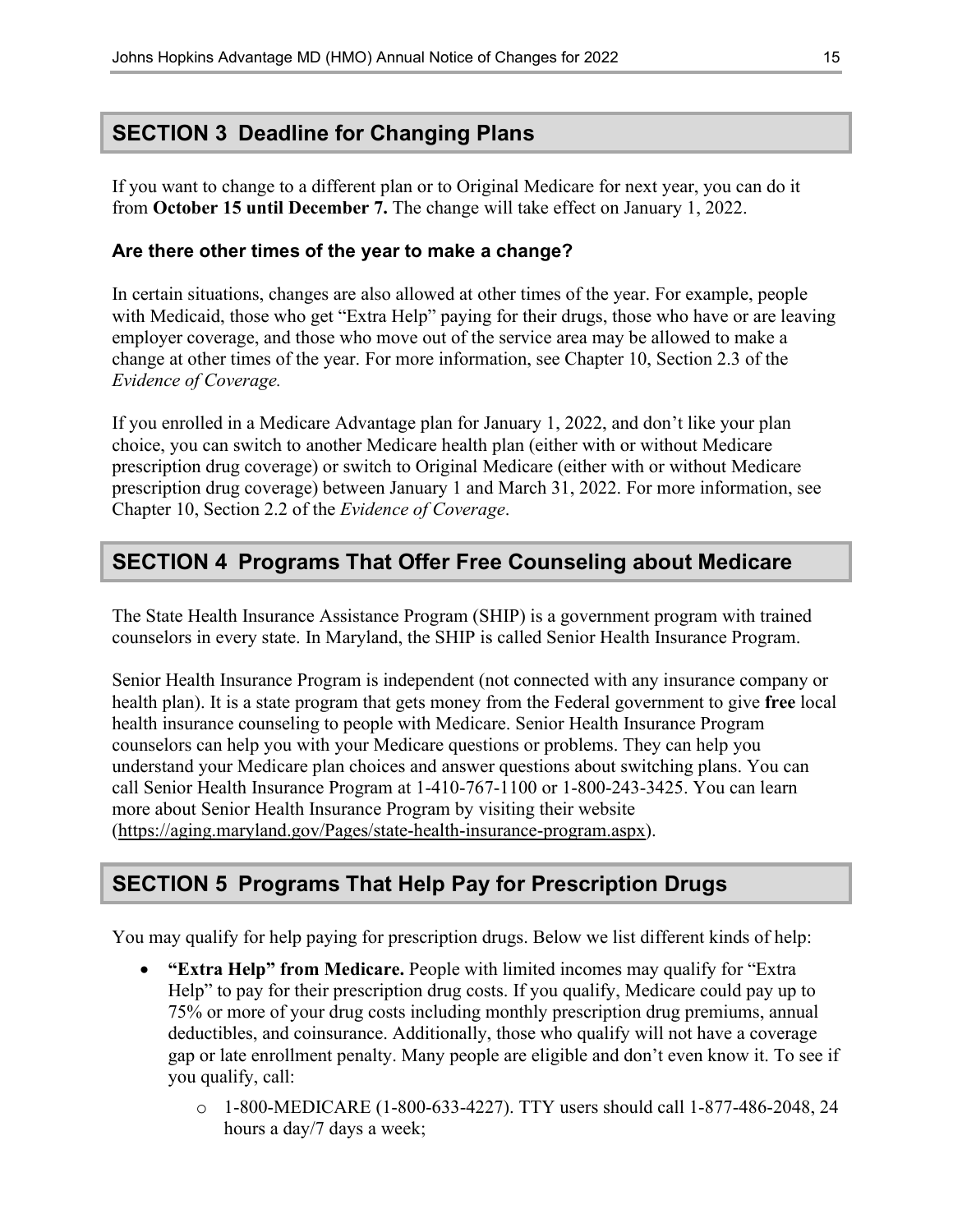- o The Social Security Office at 1-800-772-1213 between 7 am and 7 pm, Monday through Friday. TTY users should call, 1-800-325-0778 (applications); or
- o Your State Medicaid Office (applications).
- **Help from your state's pharmaceutical assistance program.** Maryland has a program called Senior Prescription Drug Assistance Program (SPDAP) that helps people pay for prescription drugs based on their financial need, age, or medical condition*.* To learn more about the program, check with your State Health Insurance Assistance Program (the name and phone numbers for this organization are in Section 4 of this booklet).
- **Prescription Cost-sharing Assistance for Persons with HIV/AIDS.** The AIDS Drug Assistance Program (ADAP) helps ensure that ADAP-eligible individuals living with HIV/AIDS have access to life-saving HIV medications. Individuals must meet certain criteria, including proof of State residence and HIV status, low income as defined by the State, and uninsured/under-insured status. Medicare Part D prescription drugs that are also covered by ADAP qualify for prescription cost-sharing assistance through the Maryland AIDS Drug Assistance Program*.* For information on eligibility criteria, covered drugs, or how to enroll in the program, please call

Maryland AIDS Drug Assistance Program (ADAP) Prevention and Health Promotion Administration 500 N. Calvert St, 5th Floor Baltimore, MD 21202 410-767-6535 or 1-800-205-6308 phone 410-333-2608 fax

### **SECTION 6 Questions?**

### **Section 6.1 – Getting Help from Johns Hopkins Advantage MD (HMO)**

Questions? We're here to help. Please call Customer Service at 1-877-293-4998. (TTY only, call 711). We are available for phone calls October 1 through March 31: Monday through Sunday, 8:00 a.m. to 8:00 p.m.; April 1 through September 30: Monday through Friday, 8:00 a.m. to 8:00 p.m. On weekends and holidays you will need to leave a message.

#### **Read your 2022** *Evidence of Coverage* **(it has details about next year's benefits and costs)**

This *Annual Notice of Changes* gives you a summary of changes in your benefits and costs for 2022. For details, look in the 2022 *Evidence of Coverage* for Johns Hopkins Advantage MD (HMO). The *Evidence of Coverage* is the legal, detailed description of your plan benefits. It explains your rights and the rules you need to follow to get covered services and prescription drugs. A copy of the *Evidence of Coverage* is located on our website at [www.hopkinsmedicare.com.](http://www.hopkinsmedicare.com) You may also call Customer Service to ask us to mail you an *Evidence of Coverage*.